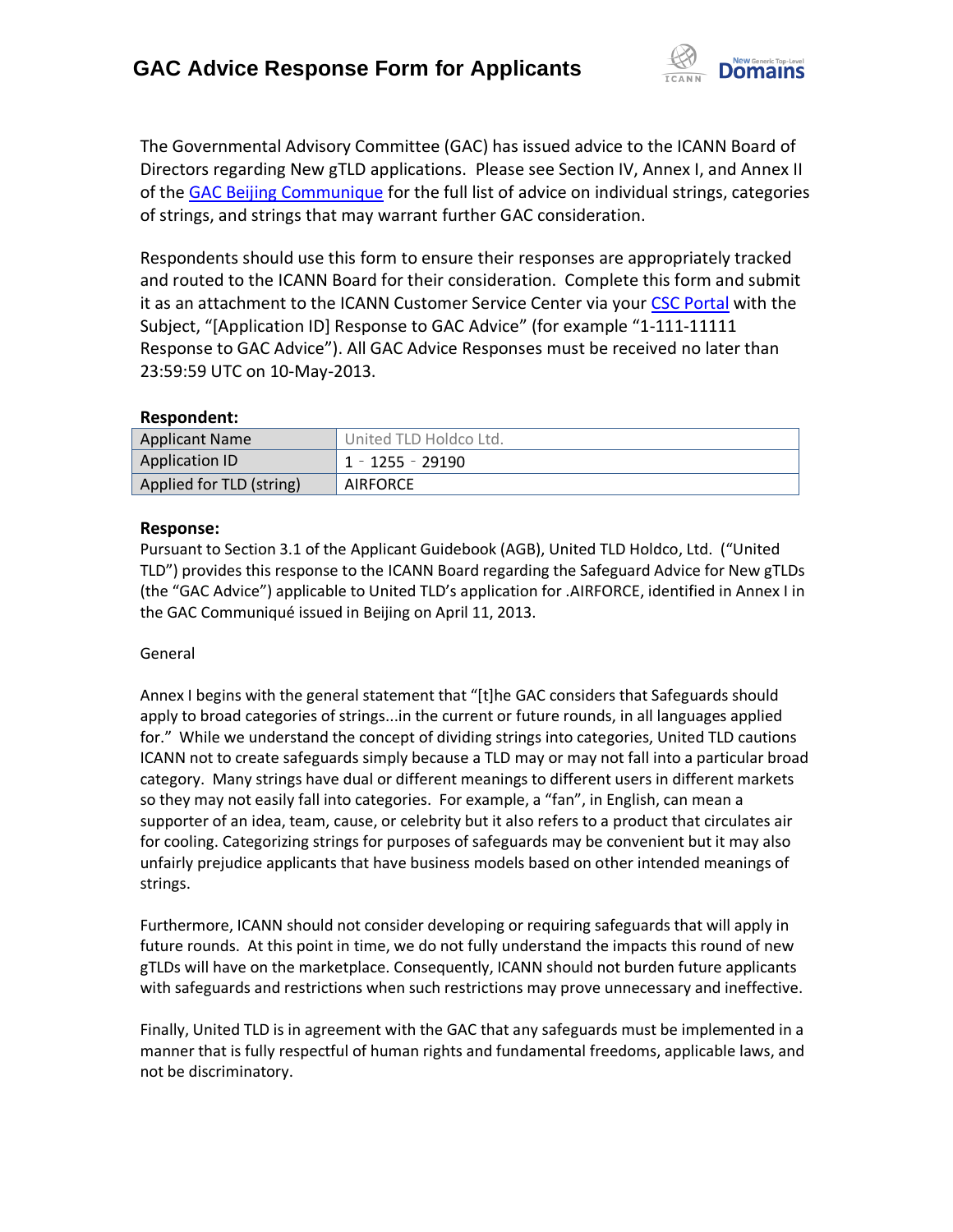

Safeguards 1-6

The GAC has advised that six general Safeguards should apply to all new gTLDs and be subject to contractual oversight: 1) WHOIS verification and checks; 2) Mitigating abusive activities; 3) Security checks; 4) Documentation (of WHOIS records and other reports); 5) Making and Handling Complaints; and 6) Consequences (for registrants who violated policies).

With respect to these six general Safeguards, United TLD wishes to highlight the fact that in each of its 26 applications for new gTLDs, including its application for .AIRFORCE, United TLD expressly and pro-actively declared its intention to implement a version of each of these six safeguards. In addition, United TLD filed public interest commitments (PICs) for each of its 26 applications specifically committing to the implementation of these types of safeguards.

Despite our full commitment to these six Safeguards and our agreement that all registry operators should make similar commitments, United TLD warns ICANN that the GAC should not dictate the specific processes, procedures or requirements for implementing these safeguards. Registry Operators should be able to develop their own methodology within ICANN policy guideline and best practices for conducting the security checks, for example, or for maintaining statistical reports and for addressing violations of their terms of service. There is no single "best practice" for implementing these safeguards and registry operators should not be forced to adopt specific methods or processes for doing so. Innovation takes place when competition is allowed to develop different methodologies to address a problem. Therefore, United TLD agrees with GAC Advice related to these 6 Safeguards so long as it is allowed to develop its own specific methodology and practices for implementation.

### Category 1 Safeguards

In addition to the six general Safeguards applicable to all new gTLDs, the GAC has advised that five additional "Category 1" safeguards be implemented for strings linked to "regulated or professional" sectors." United TLD wishes to comment on each of these additional safeguards in turn with respect to .AIRFORCE:

1. Registry Operators will include in their acceptable use policies, terms requiring registrants to comply with all applicable laws. This safeguard seems to apply to all categories identified by the GAC. United TLD has drafted its Acceptable Use (Anti-Abuse) Policy, applicable to all of its gTLDs, which includes specific language requiring registrants to comply with all applicable laws. Therefore United TLD agrees with this GAC Advice for .AIRFORCE.

2. Registry operators will require registrars at the time of registration to notify registrants of this requirement. This safeguard also seems to apply to all categories identified by the GAC. United TLD's Registry-Registrar Agreement specifically requires registrars to inform their registrants that they must comply with our Acceptable Use Policy applicable to all of our gTLDs. Therefore we also agree with this GAC Advice for .AIRFORCE.

3. Registry Operators will require registrants who collect sensitive data to implement security measures commensurate with the offering of "those" services. Unfortunately, this safeguard is not specific enough and so United TLD is unable to respond with any concrete process to address the GAC concerns. For example, "sensitive health and financial data" is not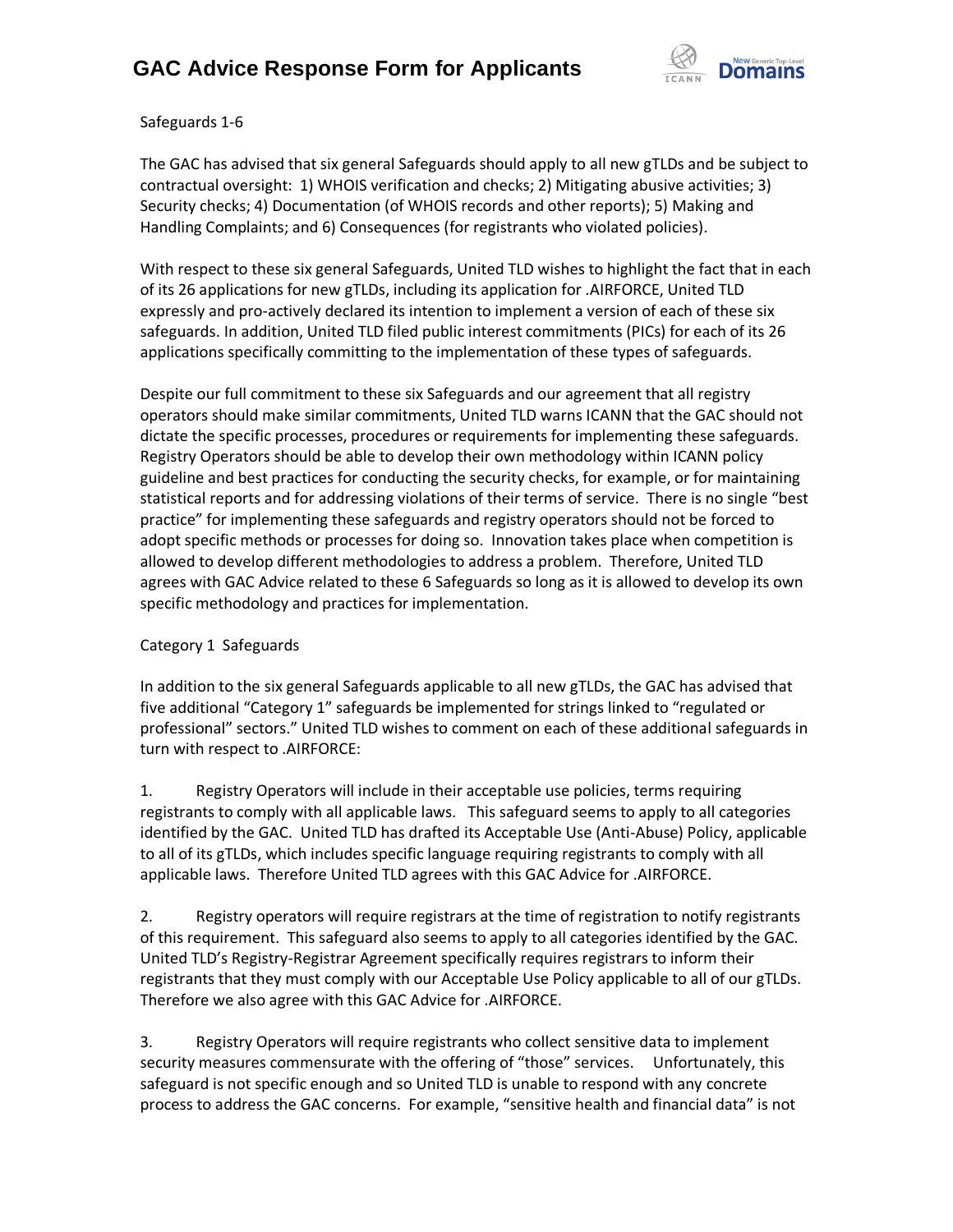

defined nor are any factors given to measure to determine "appropriate security measures commensurate with the offering of those services." Furthermore, what are "those services" to which the advice refers and what are the "applicable laws" and "recognized industry standards" for those services? An applicant would need specific answers to these questions in order to understand what safeguards are specifically being recommended before being able to formulate any type of response.

As a general principle United TLD believes the applicable law and recognized industry standards have been and continue to be developed and implemented by appropriate legislative, law enforcement and industry expert bodies and should not be developed by the Registry Operator. As an applicant we are committed to working with law enforcement and authorized regulators and responding to their requests in a timely and efficient manner.

4. Registry Operators will establish a working relationship with the relevant regulatory body including developing a strategy to mitigate abuse.

With respect to GAC Advice related to .AIRFORCE, United TLD has held meetings with representatives from U.S. Department of Defense and other nations' Defense Ministries and has agreed to implement additional safeguards to mitigate abuse.

For example, United TLD has agreed to create a prominent notice in WHOIS which will expressly state that the .NAVY TLD is not associated with, or sponsored by, any national or international government agency or branch of the armed forces of any nation. In addition, United TLD will create an informational webpage related to these gTLDs which will clearly explain that the domain names registered are not sponsored or managed by the Defense Department of any sovereign nation.

Also United TLD has agreed to provide the Defense Department, and the communications department within each armed forces branch, an e-mail address and telephone contact number which will be staffed 24/7/365 to handle questions and complaints regarding any registered .NAVY domain name.

Finally, United TLD has agreed to create a "block" list of defense related domains that will not be available for registration at the second level.

We believe that these additional abuse protections, all of which are part of our PICs for all three armed forces related-type strings, are sufficient to address the GAC Advice expressed in this particular safeguard.

5. Registrants must be required by the Registry Operators to provide them a single point of contact for the notification of complaints or abuse. This safeguard seems to apply to all categories identified by the GAC.

The biggest challenge with this safeguard requirement is that, historically, the registry operator does not engage in direct contact or communication with the registrants. Communications are almost exclusively between registrants and registrars who manage the customer relationship. Inserting the registry operations in that communication exchange will very likely result in unnecessary customer confusion. United TLD is reluctant to implement this particular safeguard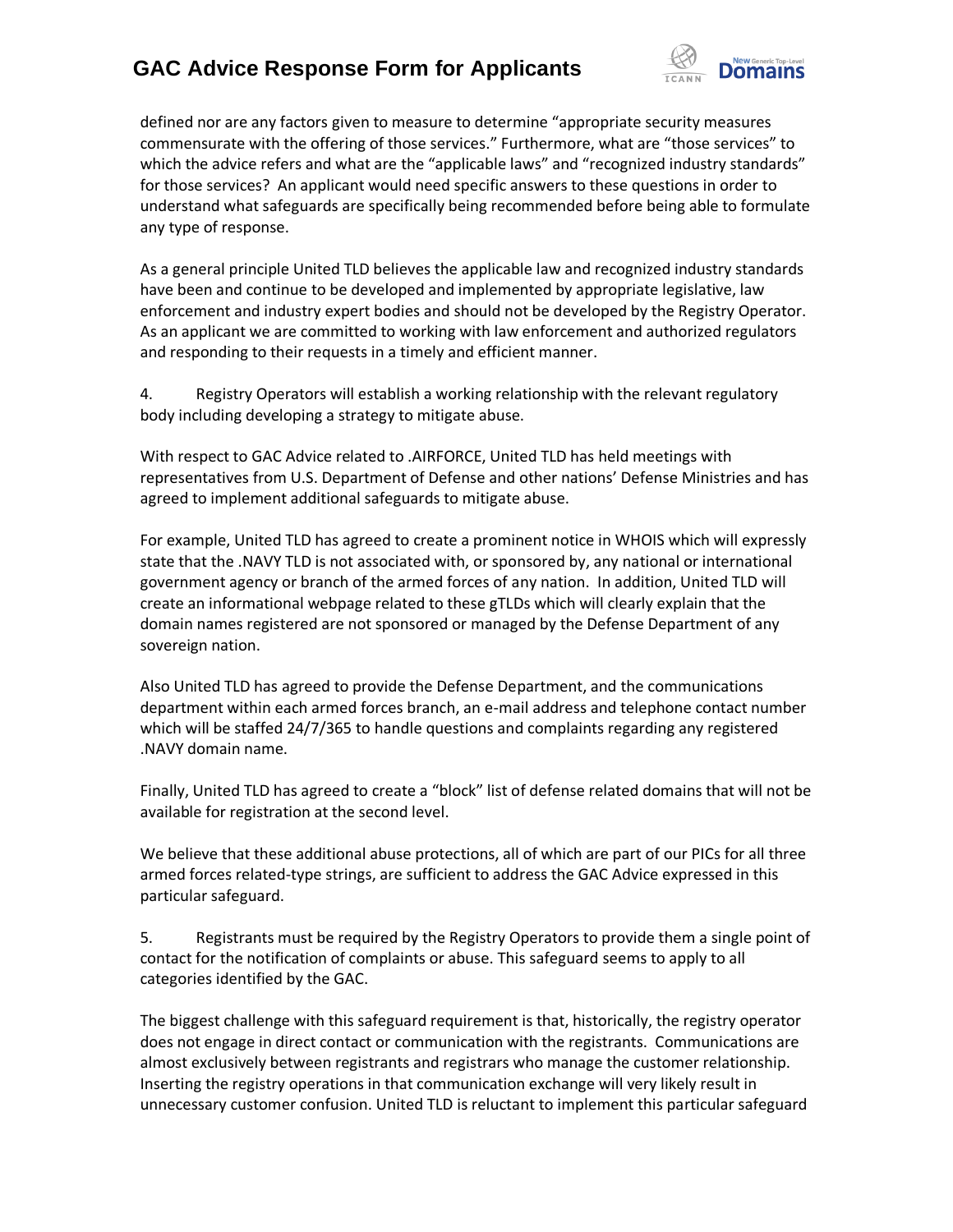

for any of its strings out of respect for the registrar-registrant business relationship that has been well-established since the earliest days of commercial internet use. However, United TLD wishes to point out that it already has a point of contact for a registrant as a result of the accurate WHOIS data requirements appearing which are now more easily enforceable under the new Registrar Accreditation Agreement.

Additional Category 1 Safeguards

The GAC Advice also notes that "some of the above strings" may require further targeted safeguards to address specific risks and adds Safeguards No. 6, No. 7, and No. 8 to the five Category 1 Safeguards described above. Despite its uncertainty to whether these Safeguards apply directly to United TLD's applied for TLDs, we would like to comment on the three additional Safeguards:

6. Registry Operator must verify and validate the registrant's authorizations, charters, licenses or other credentials for participation in this sector.

7. In case of doubt with regard to the authenticity of licenses or credentials, Registry Operators should consult with relevant national supervisory authorities, or their equivalents.

8. Registry Operator must conduct periodic post-registration checks to ensure registrants' validity and compliance with the above requirements.

United TLD believes the GAC Advice as articulated in these three additional Category 1 Safeguards should be wholly rejected for 5 reasons:

First, implementation of these Safeguards would go completely against the GAC's own Principles Regarding New gTLDs, published in March 2007 which included this principle among others:

2.5. The evaluation and selection procedure for new gTLD registries should respect the principles of fairness, transparency, and non-discrimination. All applicants for a new gTLD registry should therefore be evaluated against transparent and predictable criteria, fully available to the applicants prior to the initiation of the process. Normally, therefore, no subsequent additional selection criteria should be used in the process.

United TLD believes that the GAC Advice requiring implementation of these three additional Safeguards is equivalent to imposing "subsequent additional selection criteria" after the initiation of the evaluation process and therefore must be rejected.

Second, applicants, including United TLD, submitted their new gTLD applications believing that that they would be operating, managing and distributing generic TLDs. These three Safeguards completely change the nature of the new TLDs from being generic and widely available, to being "sponsored" TLDs restricted only to those individuals who must prove their status or credentials entitling them to register domain names with certain extensions. These three Safeguards are patently adverse to the core purpose of the new gTLD program and ICANN's mission generally which is to promote consumer choice and competition. Adoption of these three additional Safeguards would have material adverse effect on nearly every applicant and must be rejected.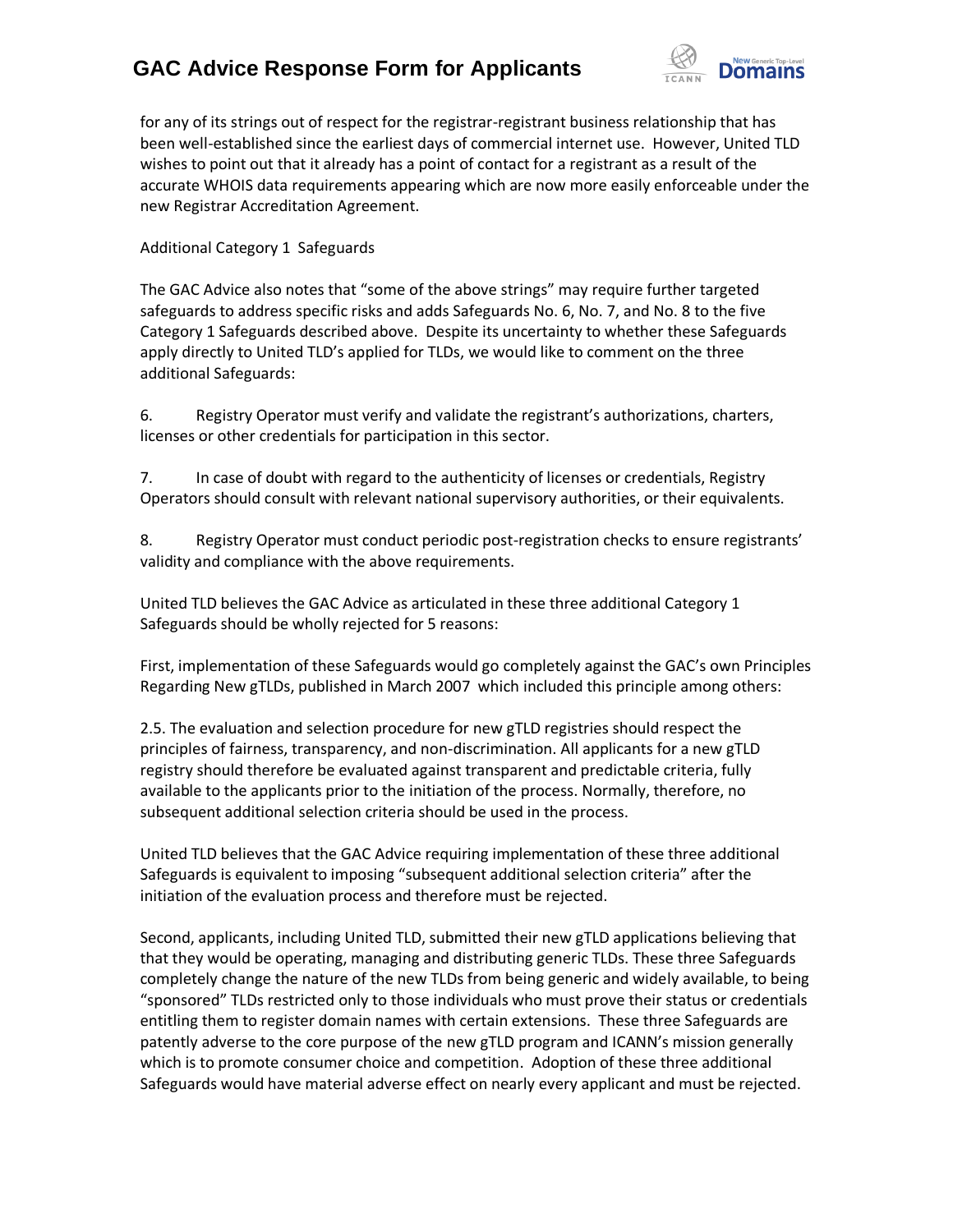

Third, the GAC Advice related to the additional safeguards is not specific enough. The GAC does not identify which strings should be subject to these safeguards. Further, the GAC fails to identify the "specific risks" it refers to or which "clear and/or regulated entry requirements" it means. Without a great deal more specifics with respect to the strings being referenced, the harms being addressed, or the requirements being recommended, no applicant can implement these safeguards.

Fourth, the GAC Advice related to the additional safeguards is unworkable in practice. In Safeguard No. 6, for example, why would a registry operator verify and validate whether a registrant is currently serving, or has served, in the armed forces for the registration of a domain name in .AIRFORCE, when the use of the domain name is not known. With respect to Safeguard 8, registry operators cannot conduct post-registration checks to insure registrants' validity and compliance with the above requirements when the requirements are not tenable.

Finally, the spirit and actual letter of the GAC Advice related to these additional safeguards comes in a manner and form that is completely antithetical and contrary to ICANN's bottom-up, multi-stakeholder, consensus-driven policy development process. Because the proposed safeguards, if implemented, would effectively change how new gTLDs are managed, sold, distributed, registered, operated, and used in the marketplace, the GAC Advice is tantamount to making "top-down," dictatorial, non-consensus, policy which undermines the entire ICANN model. If ICANN chose to adopt any one of these three safeguards, ICANN would lose all legitimacy.

#### Category 2 – Restricted Registration Policies

In addition to Category 1 Safeguards, the GAC has also issued GAC Advice related to restricted registration policies.

United TLD believes that the domain name space should be operated in an open manner and that consumer choice and access is of paramount importance for the success of all new gTLDs. Any unduly burdensome restrictions on registrants or registrars should be avoided. Placing registration requirements or restrictions on some new gTLDs and not others will unfairly prejudice these new gTLDs when launched into the consumer marketplace. United TLD plans to offer .NAVY as an open top level domain space without restricted or exclusive access in order to allow registrants to create innovative and specialized products and services that connect with their military-service audience (for example, "surplus.airforce"). We also envision support groups and organizations forming to establish an online presence for families of active duty personnel (for example, "springfieldfamilies.airforce"). Merchants and businesses will be able to offer discounts to army, navy and air force veterans and their families though a .AIRFORCE address (for example, "golfdiscounts.airforce"). Other websites might be created by friends and family members to honor fallen loved ones that have given the ultimate sacrifice for their country (for example, "fallenheroes.airforce"). These examples are just some of the many ways United TLD believes registrants will use these extensions to create value for military personnel, veterans and their families. Restrictive registration policies on .AIRFORCE would place this string at a disadvantage to one without such restrictions.

#### Conclusion